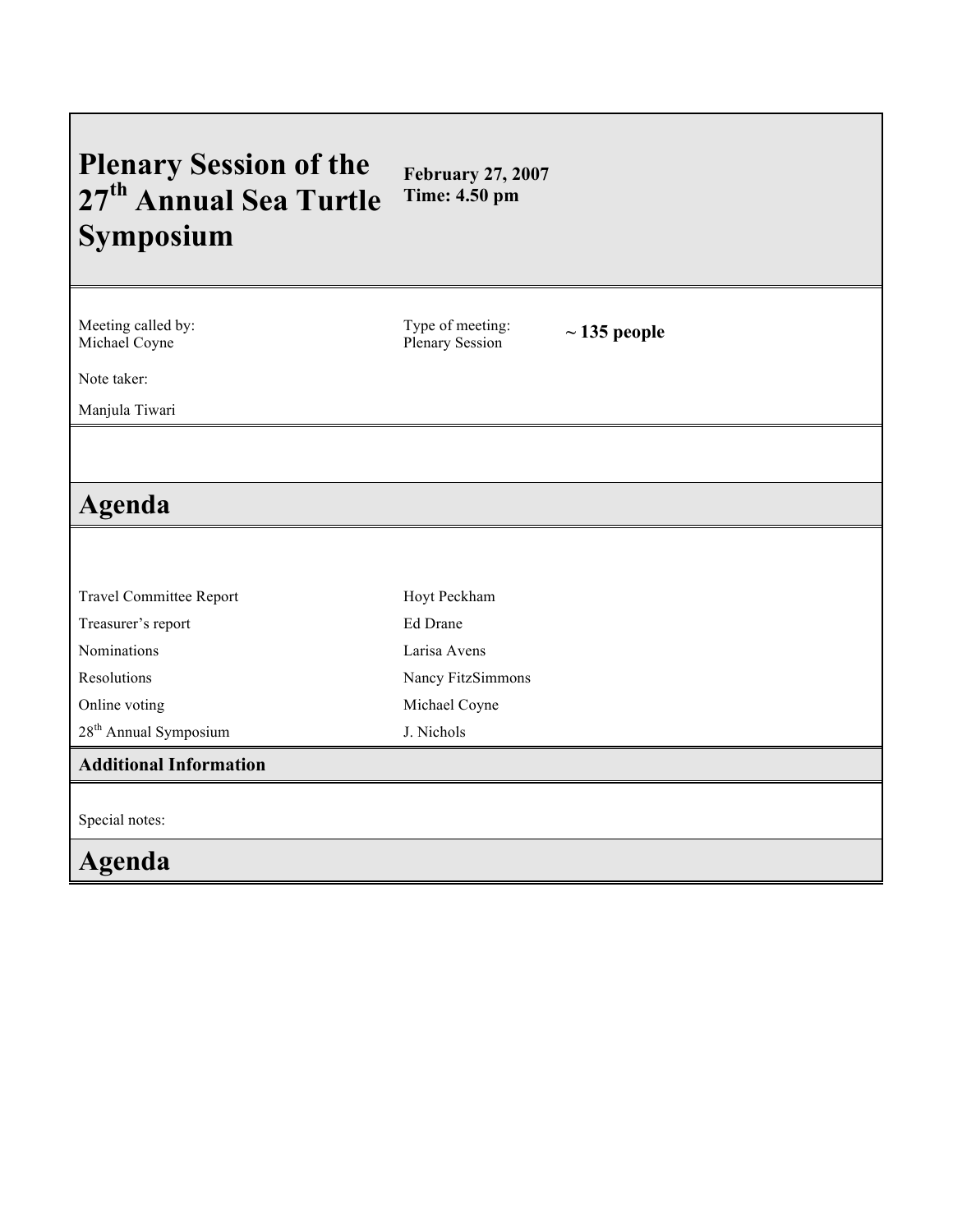| <b>Travel Committee Report</b>                                                                                                                                                                                                                                                                                                                                                                                                                                                                                                                                                                                                                                                                                                                                                                                                                                                                                                            | <b>Hoyt Peckham</b>                                                                                                                                                                                            | $4.50$ pm           |           |  |  |
|-------------------------------------------------------------------------------------------------------------------------------------------------------------------------------------------------------------------------------------------------------------------------------------------------------------------------------------------------------------------------------------------------------------------------------------------------------------------------------------------------------------------------------------------------------------------------------------------------------------------------------------------------------------------------------------------------------------------------------------------------------------------------------------------------------------------------------------------------------------------------------------------------------------------------------------------|----------------------------------------------------------------------------------------------------------------------------------------------------------------------------------------------------------------|---------------------|-----------|--|--|
|                                                                                                                                                                                                                                                                                                                                                                                                                                                                                                                                                                                                                                                                                                                                                                                                                                                                                                                                           | Peckham presented the budget allocations to the travel grantees from the different regions; the number of grantees has<br>increased. Next year the emphasis will be placed on participants from Latin America. |                     |           |  |  |
| Discussion:<br>Marydele Donnelly: Some of the grants are small considering how expensive travel can be (e.g., Asia).<br>Peckham: The emphasis was on Africa. Kartik Shanker found additional funds for his South Asia region through the Ford<br>Foundation. For US participants, only those who were presenting received funding.<br>Chuck Schaffer: It can be difficult to cash checks. Is there some alternative? Can people be paid in cash?<br>Peckham: Currently discussing this for next year in Mexico where it will be quite challenging. Marydele Donnelly has<br>suggested donating air miles to the travel grant.<br>Peter Pritchard: Can you mix and match travel miles?<br>Peckham: It depends on the company and the program, but there is some precedence. Will find someone to coordinate this.<br>Bill Irvin: Motion to accept the Travel Chair's report<br><b>Chuck Schaffer: Seconds</b><br>Motion passes unanimously |                                                                                                                                                                                                                |                     |           |  |  |
| Conclusions:                                                                                                                                                                                                                                                                                                                                                                                                                                                                                                                                                                                                                                                                                                                                                                                                                                                                                                                              |                                                                                                                                                                                                                |                     |           |  |  |
| Action items:                                                                                                                                                                                                                                                                                                                                                                                                                                                                                                                                                                                                                                                                                                                                                                                                                                                                                                                             |                                                                                                                                                                                                                | Person responsible: | Deadline: |  |  |
| Treasurer's report                                                                                                                                                                                                                                                                                                                                                                                                                                                                                                                                                                                                                                                                                                                                                                                                                                                                                                                        | <b>Ed Drane</b>                                                                                                                                                                                                | 5.00 pm             |           |  |  |
| Last year was a huge success despite the challenges of going to a different country. Margaritoulis sent the receipts and<br>amount in the Greek account. Drane went through the various items on the budget. The auction brought in \$10,847 dollars.<br>The net profit for Greece was \$26,000.                                                                                                                                                                                                                                                                                                                                                                                                                                                                                                                                                                                                                                          |                                                                                                                                                                                                                |                     |           |  |  |
| Bill Irvin: Motion to accept the Treasurer's report<br><b>Chuck Schaffer: Seconds</b><br>Motion passes unanimously.                                                                                                                                                                                                                                                                                                                                                                                                                                                                                                                                                                                                                                                                                                                                                                                                                       |                                                                                                                                                                                                                |                     |           |  |  |
|                                                                                                                                                                                                                                                                                                                                                                                                                                                                                                                                                                                                                                                                                                                                                                                                                                                                                                                                           |                                                                                                                                                                                                                |                     |           |  |  |
| Action items:                                                                                                                                                                                                                                                                                                                                                                                                                                                                                                                                                                                                                                                                                                                                                                                                                                                                                                                             |                                                                                                                                                                                                                | Person responsible: | Deadline: |  |  |
|                                                                                                                                                                                                                                                                                                                                                                                                                                                                                                                                                                                                                                                                                                                                                                                                                                                                                                                                           |                                                                                                                                                                                                                |                     |           |  |  |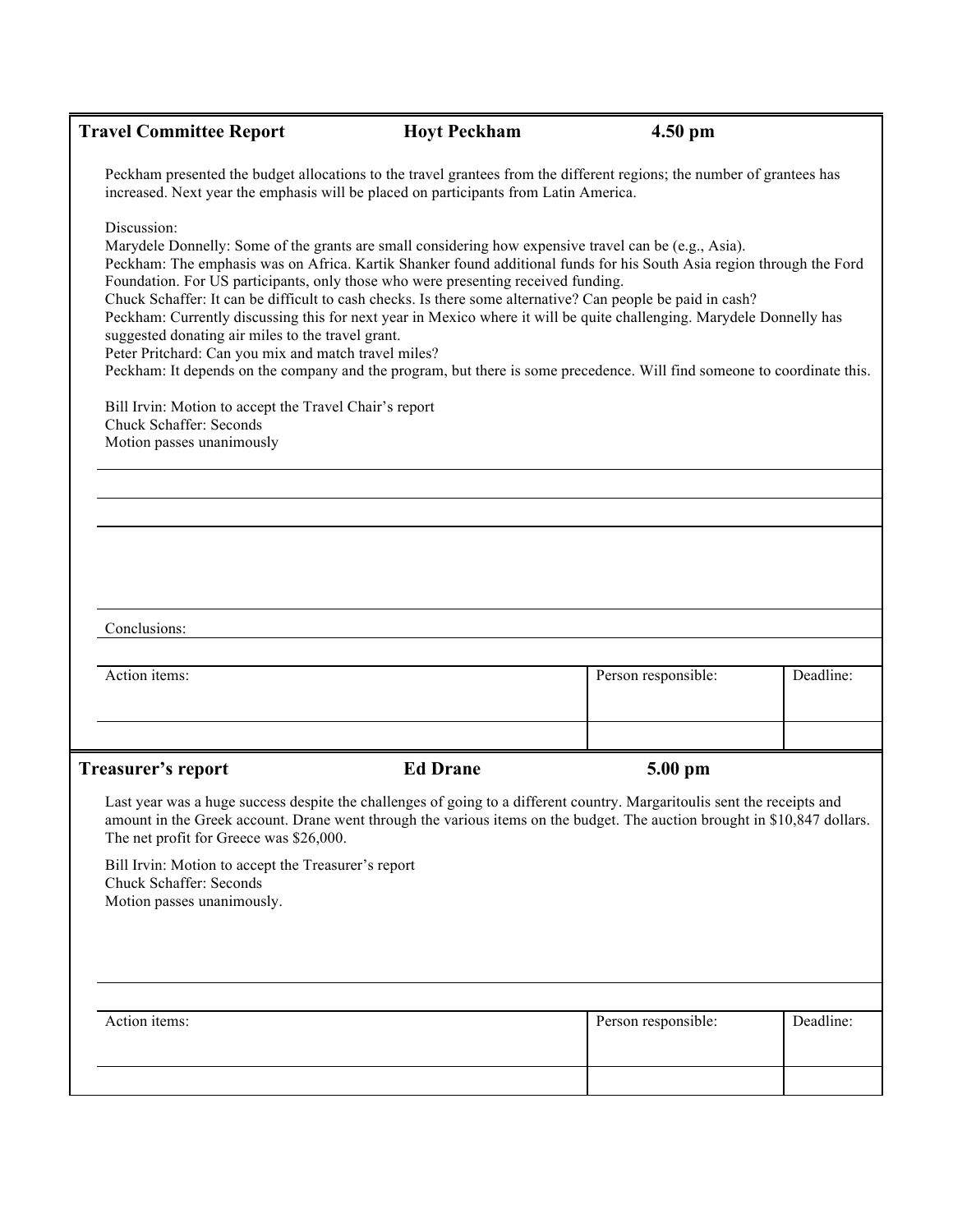| Avens described the nominations process and presented the slate of nominees.<br>President-Elect: Colin Limpus<br>Treasurer: Ed Drane<br>Secretary: Manjula Tiwari<br>Board: Jean Beasley, Kirstin Dobbs, Marydele Donnelly, Mark Hamann, Selina Heppell, Doug Hykle, Cynthia Lagueux.<br>Nominating Committee members: Karen Arthur, Felix Moncada Gavilan, Aliki Panagopoulou, Chloe Schauble.<br>Nominating Committee (Previous BoD member): Sally Murphy, David Owens, Blair Witherington.<br>Bill Irvin: Motion to accept the slate<br>Nick Pilcher: Seconds<br>Motion passes unanimously.<br>Bill Irvin: Motion to accept Board nominees<br>Nick Pilcher: Seconds<br>Motion passes unanimously.<br>Bill Irvin: Motion to accept Nom. Comm. nominees<br>Nick Pilcher: Seconds<br>Motion passes unanimously.<br>Bill Irvin: Motion to close nominations.<br>Nick Pilcher: Seconds<br>Motion passes unanimously.<br>A secret ballot took place and the votes were counted. There was a tie between Mark Hamann and Jean Beasley, which<br>required a revote.<br>Final results:<br>President-Elect: Colin Limpus<br>Treasurer: Ed Drane<br>Secretary: Manjula Tiwari<br>Board: Marydele Donnelly and Jean Beasley<br>Nominating Committee members: Aliki Panagopoulou, Felix Moncada, Dave Owens.<br>Conclusions:<br>Deadline:<br>Action items:<br>Person responsible:<br><b>Resolutions</b><br><b>Nancy FitzSimmons</b><br>5.25 pm | <b>Nominations</b> | <b>Larisa Avens</b> | 5.10 pm |  |
|--------------------------------------------------------------------------------------------------------------------------------------------------------------------------------------------------------------------------------------------------------------------------------------------------------------------------------------------------------------------------------------------------------------------------------------------------------------------------------------------------------------------------------------------------------------------------------------------------------------------------------------------------------------------------------------------------------------------------------------------------------------------------------------------------------------------------------------------------------------------------------------------------------------------------------------------------------------------------------------------------------------------------------------------------------------------------------------------------------------------------------------------------------------------------------------------------------------------------------------------------------------------------------------------------------------------------------------------------------------------------------------------------------------------------------------|--------------------|---------------------|---------|--|
|                                                                                                                                                                                                                                                                                                                                                                                                                                                                                                                                                                                                                                                                                                                                                                                                                                                                                                                                                                                                                                                                                                                                                                                                                                                                                                                                                                                                                                      |                    |                     |         |  |
|                                                                                                                                                                                                                                                                                                                                                                                                                                                                                                                                                                                                                                                                                                                                                                                                                                                                                                                                                                                                                                                                                                                                                                                                                                                                                                                                                                                                                                      |                    |                     |         |  |
|                                                                                                                                                                                                                                                                                                                                                                                                                                                                                                                                                                                                                                                                                                                                                                                                                                                                                                                                                                                                                                                                                                                                                                                                                                                                                                                                                                                                                                      |                    |                     |         |  |
|                                                                                                                                                                                                                                                                                                                                                                                                                                                                                                                                                                                                                                                                                                                                                                                                                                                                                                                                                                                                                                                                                                                                                                                                                                                                                                                                                                                                                                      |                    |                     |         |  |
|                                                                                                                                                                                                                                                                                                                                                                                                                                                                                                                                                                                                                                                                                                                                                                                                                                                                                                                                                                                                                                                                                                                                                                                                                                                                                                                                                                                                                                      |                    |                     |         |  |
|                                                                                                                                                                                                                                                                                                                                                                                                                                                                                                                                                                                                                                                                                                                                                                                                                                                                                                                                                                                                                                                                                                                                                                                                                                                                                                                                                                                                                                      |                    |                     |         |  |
|                                                                                                                                                                                                                                                                                                                                                                                                                                                                                                                                                                                                                                                                                                                                                                                                                                                                                                                                                                                                                                                                                                                                                                                                                                                                                                                                                                                                                                      |                    |                     |         |  |
|                                                                                                                                                                                                                                                                                                                                                                                                                                                                                                                                                                                                                                                                                                                                                                                                                                                                                                                                                                                                                                                                                                                                                                                                                                                                                                                                                                                                                                      |                    |                     |         |  |
|                                                                                                                                                                                                                                                                                                                                                                                                                                                                                                                                                                                                                                                                                                                                                                                                                                                                                                                                                                                                                                                                                                                                                                                                                                                                                                                                                                                                                                      |                    |                     |         |  |
|                                                                                                                                                                                                                                                                                                                                                                                                                                                                                                                                                                                                                                                                                                                                                                                                                                                                                                                                                                                                                                                                                                                                                                                                                                                                                                                                                                                                                                      |                    |                     |         |  |
|                                                                                                                                                                                                                                                                                                                                                                                                                                                                                                                                                                                                                                                                                                                                                                                                                                                                                                                                                                                                                                                                                                                                                                                                                                                                                                                                                                                                                                      |                    |                     |         |  |
|                                                                                                                                                                                                                                                                                                                                                                                                                                                                                                                                                                                                                                                                                                                                                                                                                                                                                                                                                                                                                                                                                                                                                                                                                                                                                                                                                                                                                                      |                    |                     |         |  |
|                                                                                                                                                                                                                                                                                                                                                                                                                                                                                                                                                                                                                                                                                                                                                                                                                                                                                                                                                                                                                                                                                                                                                                                                                                                                                                                                                                                                                                      |                    |                     |         |  |
|                                                                                                                                                                                                                                                                                                                                                                                                                                                                                                                                                                                                                                                                                                                                                                                                                                                                                                                                                                                                                                                                                                                                                                                                                                                                                                                                                                                                                                      |                    |                     |         |  |
|                                                                                                                                                                                                                                                                                                                                                                                                                                                                                                                                                                                                                                                                                                                                                                                                                                                                                                                                                                                                                                                                                                                                                                                                                                                                                                                                                                                                                                      |                    |                     |         |  |
|                                                                                                                                                                                                                                                                                                                                                                                                                                                                                                                                                                                                                                                                                                                                                                                                                                                                                                                                                                                                                                                                                                                                                                                                                                                                                                                                                                                                                                      |                    |                     |         |  |
|                                                                                                                                                                                                                                                                                                                                                                                                                                                                                                                                                                                                                                                                                                                                                                                                                                                                                                                                                                                                                                                                                                                                                                                                                                                                                                                                                                                                                                      |                    |                     |         |  |
|                                                                                                                                                                                                                                                                                                                                                                                                                                                                                                                                                                                                                                                                                                                                                                                                                                                                                                                                                                                                                                                                                                                                                                                                                                                                                                                                                                                                                                      |                    |                     |         |  |
|                                                                                                                                                                                                                                                                                                                                                                                                                                                                                                                                                                                                                                                                                                                                                                                                                                                                                                                                                                                                                                                                                                                                                                                                                                                                                                                                                                                                                                      |                    |                     |         |  |
|                                                                                                                                                                                                                                                                                                                                                                                                                                                                                                                                                                                                                                                                                                                                                                                                                                                                                                                                                                                                                                                                                                                                                                                                                                                                                                                                                                                                                                      |                    |                     |         |  |
|                                                                                                                                                                                                                                                                                                                                                                                                                                                                                                                                                                                                                                                                                                                                                                                                                                                                                                                                                                                                                                                                                                                                                                                                                                                                                                                                                                                                                                      |                    |                     |         |  |
|                                                                                                                                                                                                                                                                                                                                                                                                                                                                                                                                                                                                                                                                                                                                                                                                                                                                                                                                                                                                                                                                                                                                                                                                                                                                                                                                                                                                                                      |                    |                     |         |  |
|                                                                                                                                                                                                                                                                                                                                                                                                                                                                                                                                                                                                                                                                                                                                                                                                                                                                                                                                                                                                                                                                                                                                                                                                                                                                                                                                                                                                                                      |                    |                     |         |  |
|                                                                                                                                                                                                                                                                                                                                                                                                                                                                                                                                                                                                                                                                                                                                                                                                                                                                                                                                                                                                                                                                                                                                                                                                                                                                                                                                                                                                                                      |                    |                     |         |  |
|                                                                                                                                                                                                                                                                                                                                                                                                                                                                                                                                                                                                                                                                                                                                                                                                                                                                                                                                                                                                                                                                                                                                                                                                                                                                                                                                                                                                                                      |                    |                     |         |  |
|                                                                                                                                                                                                                                                                                                                                                                                                                                                                                                                                                                                                                                                                                                                                                                                                                                                                                                                                                                                                                                                                                                                                                                                                                                                                                                                                                                                                                                      |                    |                     |         |  |
|                                                                                                                                                                                                                                                                                                                                                                                                                                                                                                                                                                                                                                                                                                                                                                                                                                                                                                                                                                                                                                                                                                                                                                                                                                                                                                                                                                                                                                      |                    |                     |         |  |
|                                                                                                                                                                                                                                                                                                                                                                                                                                                                                                                                                                                                                                                                                                                                                                                                                                                                                                                                                                                                                                                                                                                                                                                                                                                                                                                                                                                                                                      |                    |                     |         |  |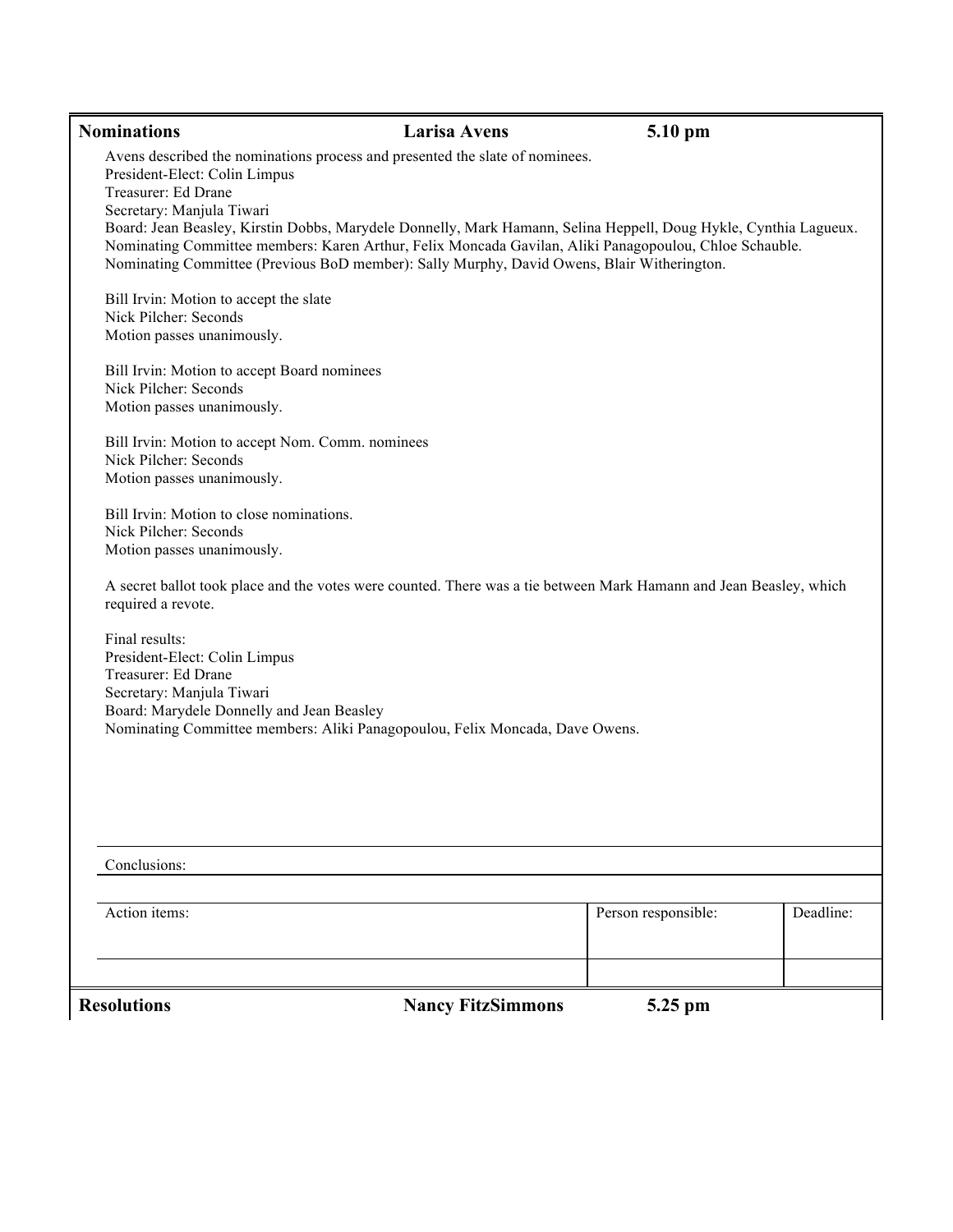FitzSimmons explained the new resolutions procedure for this year and apologized for not having the resolution online.

The submitted Resolution was presented: **Resolution to urge countries to adopt, strengthen, and implement domestic legislation to protect sea turtles from international trade**

Bill Irvin: Motion to accept the resolution Godley: Seconds Motion passes unanimously.

### Discussion:

A. Guthrie: Terms such as "acknowledging" should be replaced with "where as." Black turtle should be called the mystery turtle to act as a media hook. Add a clause about there being 8 species.

Jack Frazier: The term "where as: is acceptable, but the current format is acceptable too. How will this resolution affect legal exploitation? E.g., Costa Rica, Australia

Marydele Donnelly: The term "trade regulated" addresses this. It's about illegal trade—only countries that do have legislation should/will respond.

Charlie Manolis: Looks like this is going out to everyone. It is disrespectful to countries that already have efforts underway. Australia and Costa Rica have legal take. CITES only deals with international legislation and cannot talk about domestic legislation.

Marydele Donnelly: Australia has not been included. The document has been devised to give a backbone to improve legislation.

FitzSimmons: We discussed that ISTS members in countries listed can follow up on this Resolution.

Barragan: African and S. American countries should be added to recipient list.

Nick Pilcher: This is primarily about domestic trade.

Marydele Donnelly: It is about control within countries.

Nick Pilcher: Two issues seem to be confused here—domestic and international trade. Need 'illegal' trade in the title. International aspect dilutes the objective of the resolution. This needs a major rewrite.

Colin Limpus: It is important that we focus on illegal trade but urge countries to consider what is legal under their legislation. Traditional use can be trade.

Todd Steiner and Rebecca Regnery: There are many different opinions. Need to vote now. It should have been read earlier and comments sent in for a rewrite. Should move forward with it and make changes here. The main goal is international trade focusing on domestic trade.

Doug Hykle: It is somewhat confusing. If international trade is to improve domestic legislation then add 'international' in the title.

Charlie Manolis: This is a complicated resolution and should have been posted on the website for comments. Sheryan Epperly: Changes in the wording of the title would help.

Amendments were made and the resolution was voted on. Opposed: 3 Abstained: 9 Resolution passes.

## **Online voting Michael Coyne 6.10 pm**

Coyne explained that this discussion stems from a need to improve the nominations procedure. David Godfrey: This is a good idea. If the Plenary is held earlier in the Symposium more people will attend. Peter Pritchard: If there is a large percentage of uninformed votes, then they would rule out the informed votes.

Coyne: Nomm. Comm. and Board procedures remain. Slate will be presented as before.

Cynthia Lagueux: If people are not attending, but have paid their membership fee, can they vote? Coyne: Yes.

Todd Steiner: Online system will be for nominations and resolutions? Coyne: Just nominations